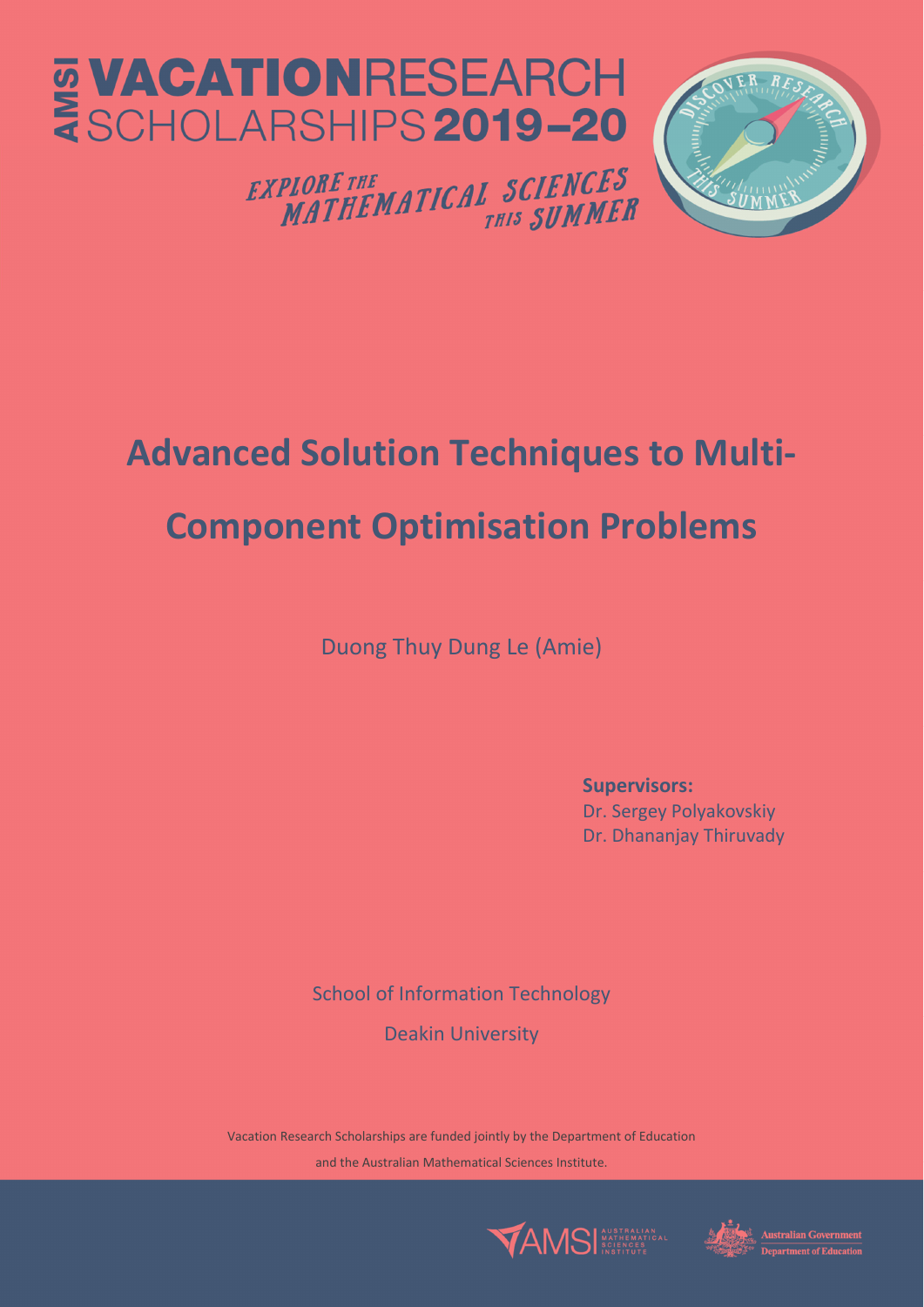# Contents

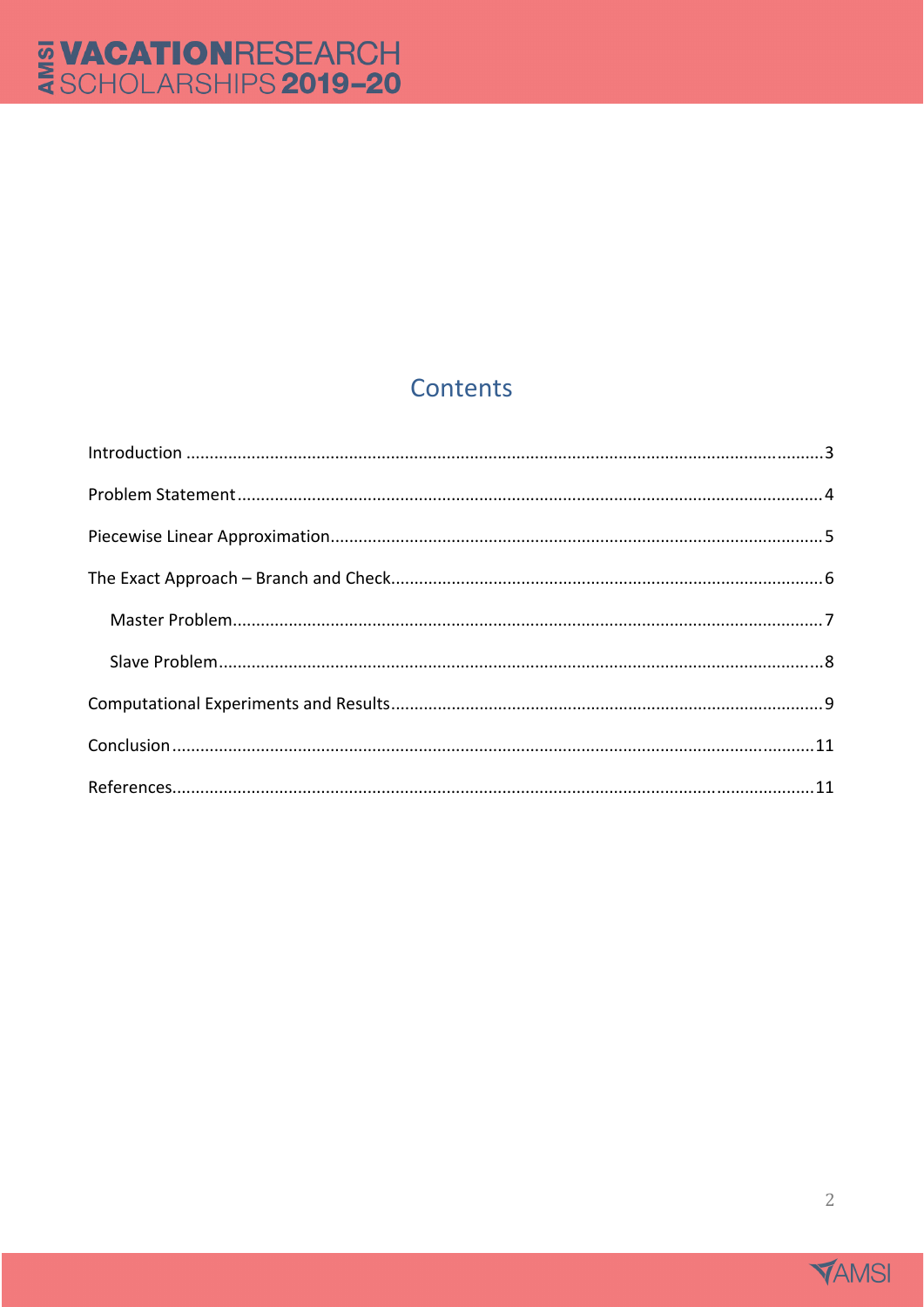## **Abstract**

This project studies a combination of the Travelling Salesman Problem and the Knapsack Problem as a single multi-component optimisation problem. This compound problem, called as Travelling Thief Problem, deals with a set of distinct items, each characterized by its unique profit and weight, distributed among a set of cities on a plane. There is a vehicle that must visit each city once and may collect any item unless the capacity constraint imposed on the vehicle holds. Collecting an item contributes its profit to the total gain, but subtracts a transportation cost relative to its weight that affects the vehicle's velocity. While the velocity is a linear function of the accumulated weight, the transportation cost grows non‐linearly. The objective is to find the best possible order of the cities for the vehicle and decide on the best collection of items to pick up so that the total gain is maximised.

To solve the problem, we propose a Branch‐and‐Check (B&C) algorithm, which is an exact approach inspired from the Logic‐Based Bender Decomposition technique. B&C breaks the problem apart as a master and a slave problem. We address the non‐linear aspect of the problem in the master problem, which represents it as a piecewise linear approximation and solves it as a mixed‐integer program (MIP). The master problem gives a dual bound, which is adjusted by solving the slave dynamic programming problem. B&C solves the slave problem each time it encounters a feasible integer solution as part of the MIP branch‐and‐bound search until the approach converges to optimality. The experimental results show the effectiveness of our approach compared to the stateof‐art exact dynamic programming approach reducing the running time up to two orders of magnitude.

# **Introduction**

The Travelling Thief Problem (TTP) was first introduced by Bonyadi et al. in 2013 [3]. Given a list of cities and a list of items distributed amongst the cities, the thief (which we herein consider as a vehicle) with a knapsack needs to visit each city once and decide on collecting items located in the city. Each item has its own profit and weight. The knapsack has a certain capacity that the total weight of selected items must not exceed. Each collected item contributes its profit to the total profit, but produces transportation cost relative to its weight. The goal is to maximize the total gain calculated by subtracting the transportation cost from the total profit.

TTP, as a combination of two well-known combinatorial optimisation problems, namely the Travelling Salesman Problem (TSP) and the Knapsack Problem (KP), is a recent hot topic in the optimization academic community. The two sub‐problems are interdependent since the total weight of selected items incurs transportation cost relative to the travelling time. As a consequence, the optimal packing solution depends on the order in which cities are visited, and the optimal tour depends on the selected items of the knapsack since the weight slows down the vehicle and

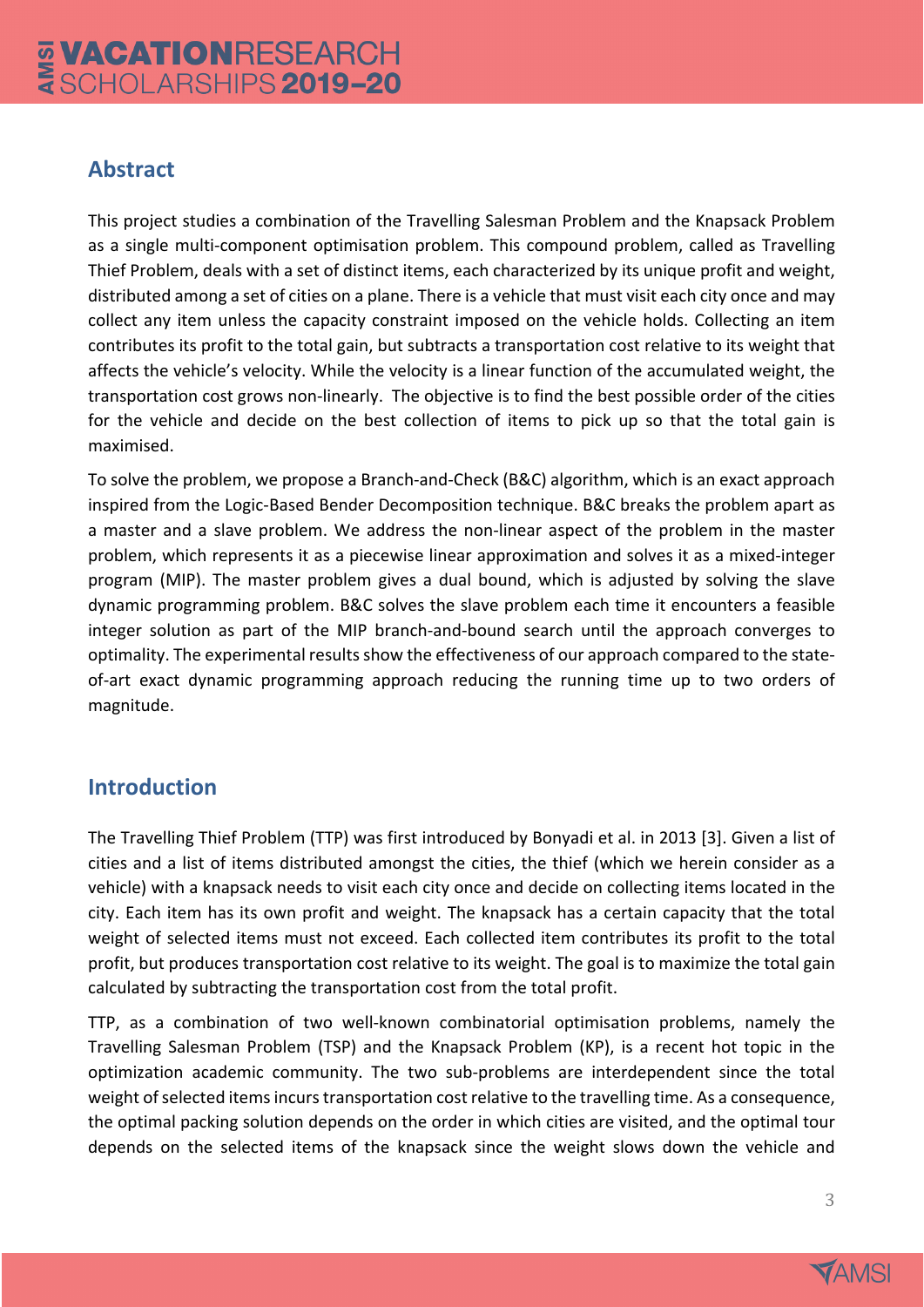increases the transportation cost. Thus, finding the optimal solution for both KP and TSP in the TTP problem is much more complex than solving each component individually.

The TTP reflects the complexity of a real-world application when multiple NP-hard problems of different natures often occur simultaneously. Not only do these problems combine several combinatorial optimization aspects into a single problem, but they also emanate from the compounded complexity of conflicting issues in numerous areas like logistics, planning and supply chain management. Recently, various algorithms were proposed to address the TTP and most of them are heuristic or evolutionary algorithms.

In this report, Section 2 formulates the TTP. In section 3, we explain the application of piecewise linear approximation in the Benders Decomposition. Section 4 demonstrates our exact Branch‐and‐ Check approach based on mixed‐integer Programming (MIP) adopting the piecewise linear approximation technique. Section 5 shows the experimental results and compares our approach to the existing dynamic programming algorithm proposed by Wu et al. in [1]. The conclusion is drawn in Section 6 as a summary of the report and discussion of future improvements.

#### **Problem Statement**

The Travelling Thief Problem is formally defined as follows. Given are  $n$  cities distributed on a plane such that a distance  $d_{ij}$  between any city i and j is known. Each city i holds  $m_i$  items, each item k in city *i* is characterized by a weight  $w_{ik}$  and a profit  $p_{ik}$ . There are m items in total. There is a vehicle that must visit each city exactly once and may collect any item located in the city. The vehicle's capacity is limited to C and its speed remains in the range  $[v_{min}, v_{max}]$ . Each unit time of travelling costs R that represents a renting rate. The objective of TTP is to maximize the gain  $Z(\Pi, Y)$  by finding an optimal permutation of cities and the corresponding packing plan represented by a bitstring  $(y_{21},..., y_{2m_2},..., y_{nm_n})$ .  $Z(\Pi, Y)$  is defined as follows:

$$
Z(\Pi, Y) = \sum_{i=1}^{n} \sum_{k=1}^{m_i} p_{ik} y_{ik} - R \sum_{i=1}^{n} \frac{d_{x_i x_{S(i)}}}{V_i}
$$
(1)

where  $s(i)$  is the successor of the city i, which is the next city of  $x_i$  in  $\Pi$ . The traveling time between city  $x_i$  and the next city  $x_{s(i)}$  depends on the distance  $d_{x_ix_{s(i)}}$  between them and the speed  $V_i$  which is defined as:

$$
V_i = v_{max} - \frac{v_{max} - v_{min}}{C} W_i
$$
 (2)

where  $W_i$  is the weight of items collected in city  $x_i$ . When empty, the vehicle's speed equals  $v_{max}$ , and  $v_{min}$  when the vehicle is full.

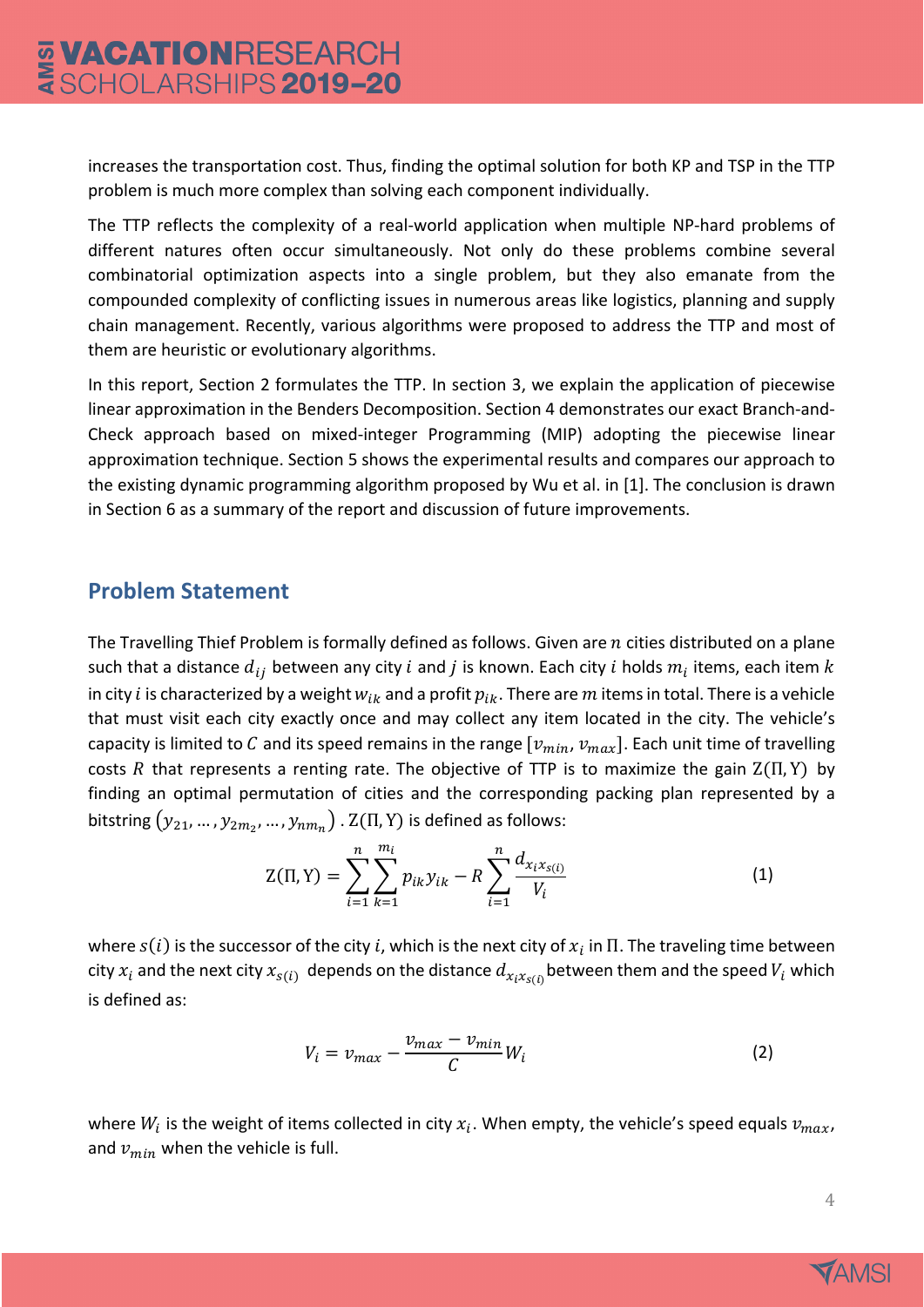$$
W_i = \sum_{j=2}^{i} \sum_{k=1}^{m_j} y_{x_{jk}} \cdot w_{x_{jk}}
$$
 (3)

The collected weight in the last city  $x_n$  must be equal to or smaller than the capacity C, i.e:

$$
W_{x_n} \leq C \tag{4}
$$

#### **Piecewise Linear Approximation**

The unit speed of the vehicle is computed by dividing the unit distance by the travelling time, hence expresses the non-linear relationship between speed and time. The time-velocity formulation is stated as  $(v) = 1/v$ , where  $t(v)$  is the time it takes the vehicle to travel one distance unit along the link  $(i, i + 1)$ , for any  $i = 1 ... n$ .

To deal with the nonlinear function, we adopt the piecewise linear approximation technique by representing the curve of the function  $t(v)$  as a collection of many linear segments. Our goal is to underestimate the traveling time  $t(v)$  for every link  $(i, i + 1)$ ,  $i = 1...n$ . We draw linear segments to represent a lower bound, thus approximate the time-velocity function as follows:

- (i) The interval  $[t_{min}, t_{max}]$  is partitioned into  $\lambda$  equal-sized sub-intervals.
- (ii) Every sub-interval is projected into the curve of the function  $t(v)$  to determine the set of breakpoints  $A_i$ .
- (iii) For each point  $a \in A_i$ , the line tangent to the curve of the function is drawn as depicted in Figure 1.



Figure 1: Piecewise linear approximation of  $t(v) = 1/v$ 

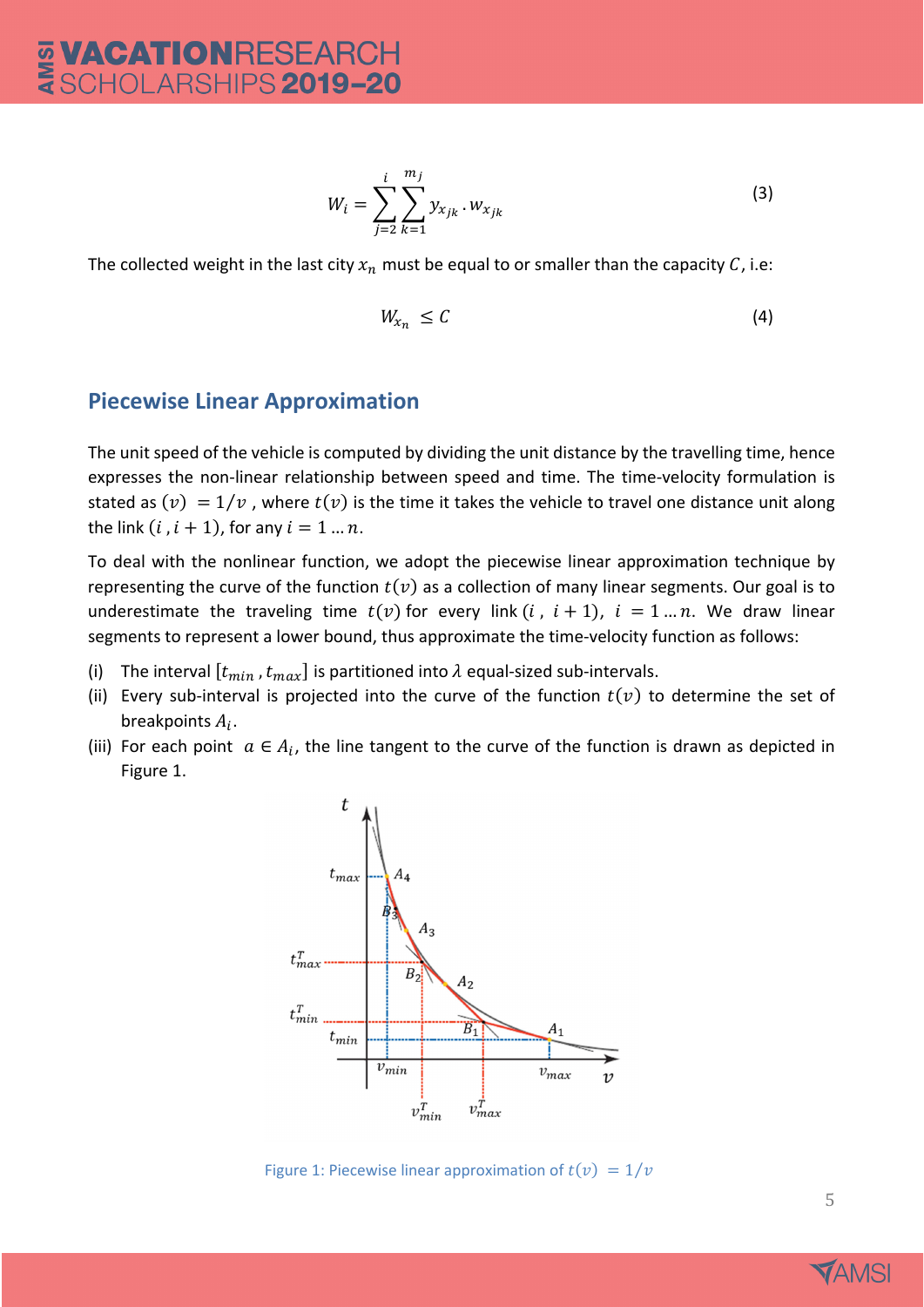Subsequently, the set of breakpoints  $B_i$  is defined by the list of intersection points of each pair of neighbouring tangents. This yields a set  $T_i$  of  $|A_i|$  linear segments produced from a total of  $|A_i + 1|$ points. Specifically,  $(v_{min}^T, t_{max}^T)$  and  $(v_{max}^T, t_{min}^T)$  are the end-points of segment referred to as breakpoints  $B_i$ . We can control the precision of the lower bound by adjusting the value of  $\lambda$ . The higher value of  $\lambda$ , the more accurate the curve is approximated. To solve the TTP via mixed-integer programming, the approximated value for each  $t_i \in [t_{min}, t_{max}]$  is calculated as the linear combination of two nearest breakpoints  $b_i, b_{i+1} \in B_i$ , if  $v_i \in [v_{min}, v_{max}]$ . In another words, if  $v_i \in$  $[v_{min}^T, v_{max}^T]$ , the approximated value for  $t_i$  is equal to the linear combination of  $t_{min}^T$  and  $t_{max}^T$ . Though there islikely to be a gap between the approximate and the exact result, it is often tight and obtainable in a reasonable time.

# **The Exact Approach – Branch and Check**

Our approach is a Branch-and-Check (B&C) – a form of the Logic-based Benders decomposition (LBBD) [2]. It breaks the solution into a master problem (MP) and sub‐problems. The MP is obtained by relaxing the complicating constraints of the original problem. For each optimal solution of the MP, the solution is kept fixed. Subsequently, the slave problem solvesthe sub‐problemsto generate Benders cut(s) for the MP. When a feasible solution to the sub-problems is found, it is regarded as a new incumbent solution. The MP is then augmented with new Benders cuts and the process is repeated until the approach converges to optimality. The incumbent is proved to be the optimum solution to the problem.

The difference between LBBD and B&C approach is the time when sub-problems are solved. While in LBBD sub‐problems are solved when it achieves the optimum solution for the MP, the B&C solves the sub‐problems whenever the feasible solution of MP is obtained. Since the B&C delays the process of finding and proving the optimum solution for the MP, which is time‐consuming, it is suitable for the problem where the MP is more difficult than the sub-problems. In the following section, we explain how the B&C works for the TTP.

The time-velocity constraint is considered as the complicating constraint. The TTP divides the solution approach into two parts:

- The master problem (MP) addresses the non-linear aspect of the time-velocity constraint, solves it as a mixed‐integer program and provides a dual bound for the TTP.
- The slave problem adjusts the value of dual bound by solving dynamic programing and creates Benders cuts to drive the branch‐and‐bound search towards an optimal solution.

The MP relaxes the complicating constraint by modelling them as a piecewise linear approximation. As the approximation underestimates the traveling time, the final gain is overestimated. The MP solves MIP model to find the order of the cities (i.e. a feasible tour) and the collection of selected items for each city. Every time the MP encounters a feasible solution, the adjustment of dual bound is delegated to the slave problem. The slave problem iterates as follows:

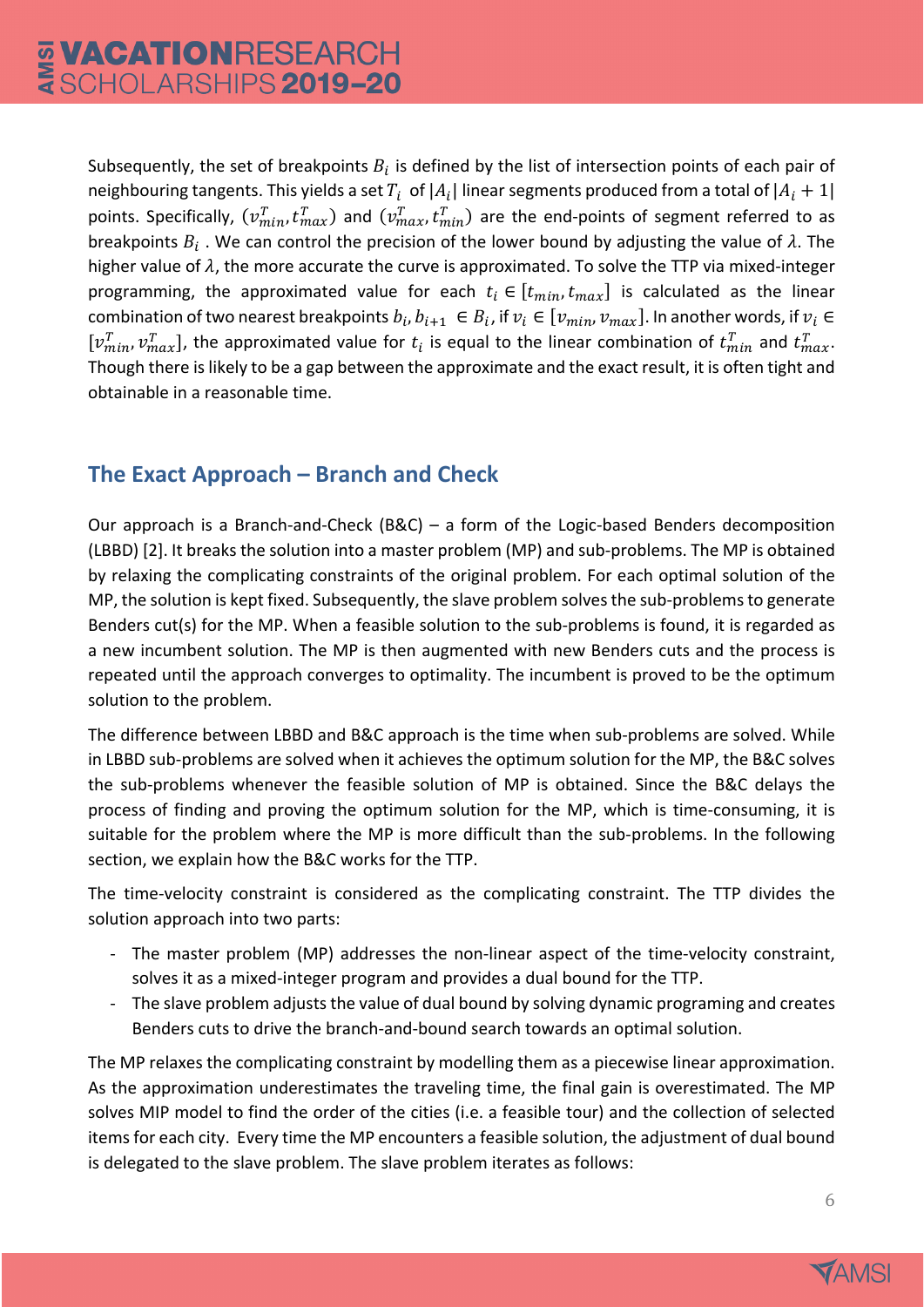- (i) Given the tour from the MP, it treats the sub‐problem as Packing While Travelling (PWT) problem which is solved via dynamic programming as proposed in [8]. The dynamic program gives an optimal packing solution for the given tour.
- (ii) It evaluates exact solution provided by the dynamic program and generates extra new constrains for MP:
	- ‐ If the dynamic program achieves a better result than the incumbent's value, the incumbent is updated, the gap between the dynamic program's solution and the new incumbent is reflected in the MP, and the optimum packing plan is enforced for every possible solution with the same tour structure.
	- ‐ If the dynamic program fails to obtain a better result than the incumbent's value, the tour is eliminated from the solution space.

#### **Master Problem**

The Master Problem is modelled as a mixed-integer program. Let  $x_{ij}$  denote a binary decision variable such that  $x_{ij} = 1$  if the connection between city *i* and city *j* is in use, otherwise  $x_{ij} = 0$ . The tour is found when all the values of x variables are defined. Let  $v_{ij}$  be non-negative decision real-valued variable representing the velocity of the vehicle while traveling from city  $i$  to city  $j$  and be upper-bounded by  $v_{max}$ . Let  $t_{ij}$  be non-negative decision real-valued variable representing the traveling time from city *i* to city *j* and be upper-bounded by  $t_{max}$ . Let  $y_{ik}$  denote a binary decision variable such that  $y_{ik} = 1$  if item k in city i is selected, otherwise  $y_{ik} = 0$ . Let  $u_i$ denote the index of city *i* in the tour. Let  $B_i$  denote all the breakpoints that are generated from linear segments  $T_i$ . Then  $z_{ib} \in [0,1]$  indicate the weight assigned to the point  $b \in B_i$  associated with the pair  $(t_i, v_i)$ in the linear combination used to approximate the traveling cost. Finally, let  $S \in \mathbb{R}^+$  define the slack variable representing the gap between the objective  $O$  and the valid best possible gain determined by the solution of the slave problem for the found tour. We calculate  $\mu =$  $(v_{max} - v_{min})/W$  as a constant defined by the input parameters. Then the MIP model built on these variables is defined as follows:

$$
max \space O = \sum_{i \in N} (\sum_{k \in I_k} p_{ik} - r \sum_{j \in N} d_{ij} t_{ij}) - S \tag{5}
$$

$$
\sum_{i \in N} x_{ij} = 1 \qquad \qquad \forall j \in N \ (6)
$$

 $v_{ij} \le v_{max} x_{ij}$   $\forall i \in N, j \in N, i \ne j$  (8)

 $t_{ij} \leq t_{max} x_{ij}$   $\forall i \in N, j \in N, i \neq j$  (9)

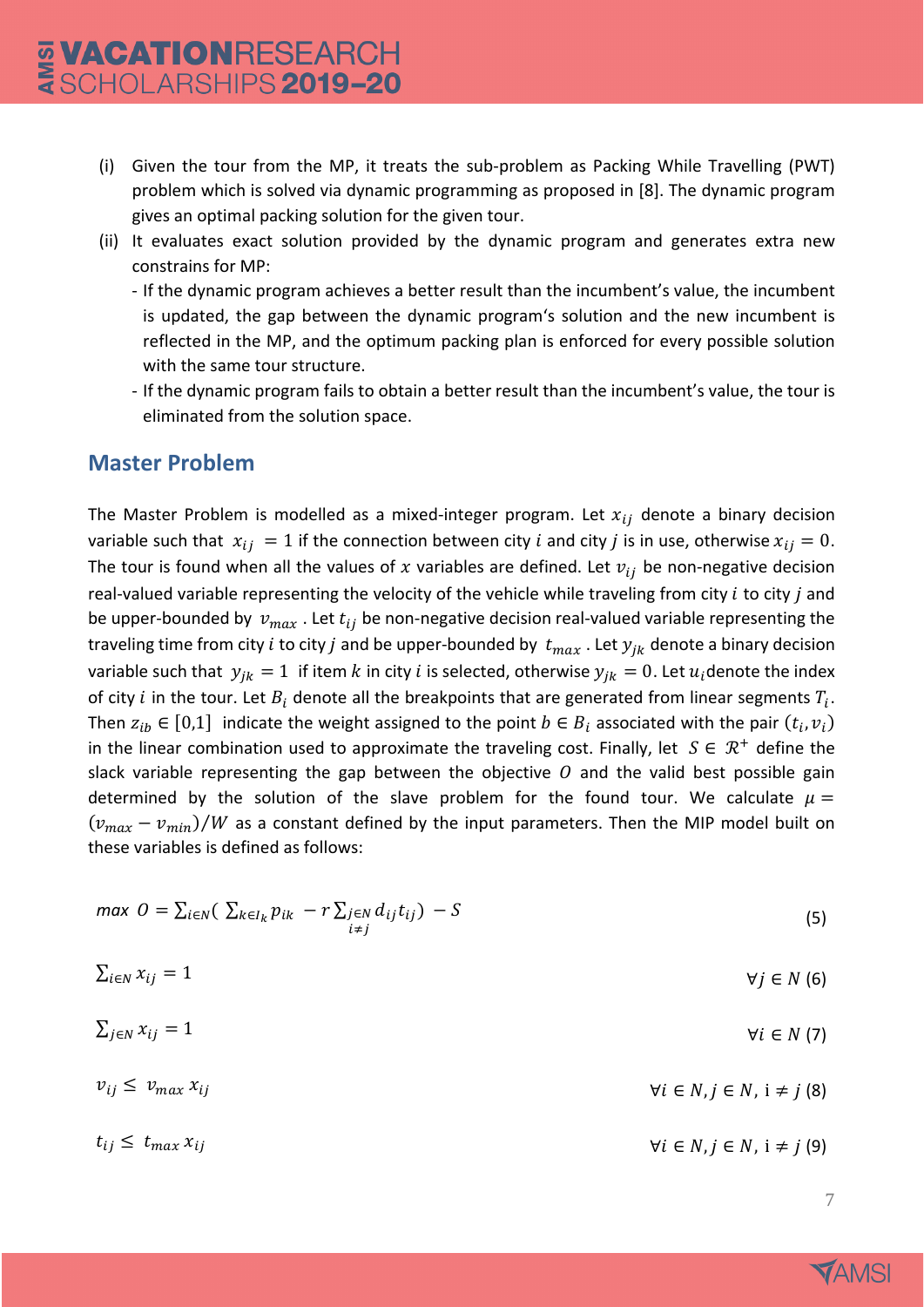$$
\Omega_{i} = \sum_{\substack{i \in N \\ i \neq j}} v_{ij} \qquad \forall i \in N \ (10)
$$
\n
$$
\Omega_{i} = \sum_{\substack{j \in N \\ i \neq j}} v_{ij} - \mu \sum_{k \in I_{j}} w_{jk} y_{jk} \qquad \forall j \in N \setminus \{1\} \ (11)
$$
\n
$$
\Omega_{1} = v_{max} - \mu \sum_{k \in I_{1}} w_{1k} y_{1k} \qquad (12)
$$
\n
$$
\Omega_{i} = \sum_{b \in B_{i}} v^{T} z_{ib} \qquad \forall i \in N \ (13)
$$
\n
$$
\sum_{b \in B_{i}} z_{ib} = 1 \qquad \forall i \in N \ (14)
$$
\n
$$
\sum_{b \in B_{i}} t^{T} z_{ib} \le \sum_{j \in N} t_{ij} \qquad \forall i \in N \ (15)
$$

$$
\sum_{b \in B_i} t^T z_{ib} \leq \sum_{i \neq j} t_{ij} \qquad \qquad \forall i \in N \ (15)
$$

$$
u_i - u_j + (n-1)x_{ij} \le n-2
$$
\n
$$
\forall i \in N, \forall j \in N, i \neq j \ (16)
$$

Eq. (5) defines the objective function, which maximizes the final gain. Eq. (6) allows exactly one incoming city to city j. Eq. (7) allows exactly one outgoing city from city  $i$ . Eq. (8) limits the value of velocity  $v_{ij}$  bounded by  $v_{max}$ ; if the path from city *i* to city *j* is not in use,  $v_{ij} = 0$ . Eq. (9) limits the value of time  $t_{ij}$  bounded by  $t_{max}$ ; if the path from city *i* to city *j* is not in use,  $t_{ij} = 0$ . Eq. (10) gives the velocity of the vehicle when it arrives in city  $i$  by summing up all incoming velocity values of other cities. Eq. (11) gives the velocity of the vehicle when it departs from city  $i$  by summing up all incoming velocity values then subtracting velocity produced by picking up items from city  $i$ . Eq. (12) is a special case of Eq. (11) which determines the velocity value of the vehicle when it departs from the first city. Eq. (13) calculates the speed as a linear combination of two closest breakpoints. Eq. (14) forces the total weight of all breakpoints to be exactly 1. Eq. (15) bounds (approximates) the traveling time. Eq. (16) introduces the sub-tour elimination constraint to avoid occurrence of multiple sub‐tous.

#### **Slave Problem**

Every time the MP obtains a feasible integer solution, the slave problem is called to evaluate the solution from MP and generate Benders Cut(s). The slave problem solves the PWT problem: Given the input as a tour from MP and the set of items, the dynamic program [8] returns the optimal packing solution and the exact total gain. Let  $0^{best}$  be the incumbent solution initialized to  $-\infty$ . Let  $0^{master}$  represent the value of feasible solution obtained from the MP. Let  $0^{slave}$  be the exact value and  $Y$  a collection of cities representing the most profitable packing plan produced by the dynamic program for a given tour. The two possible scenarios exist.

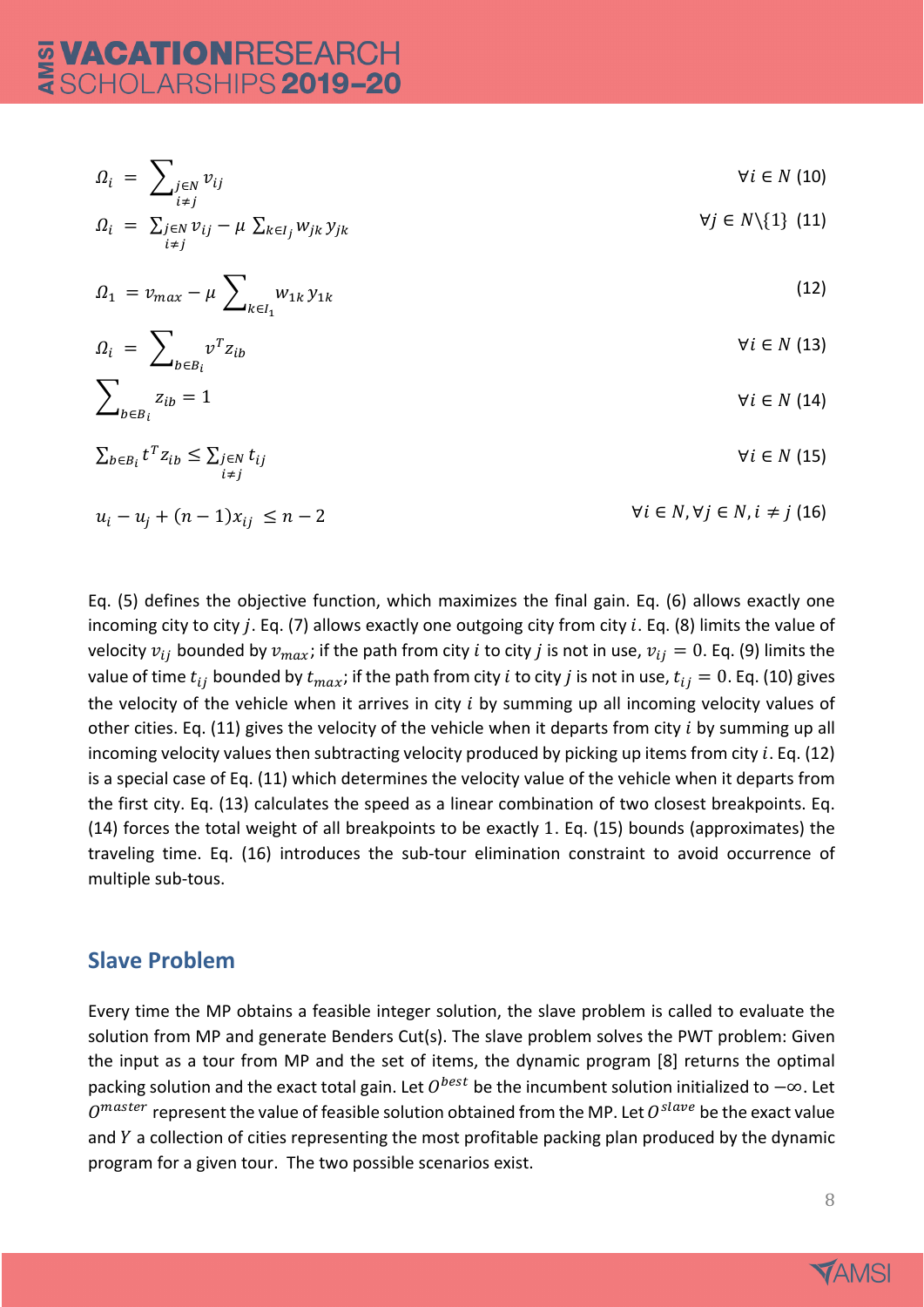(i) If the dynamic programming's solution achieves a better result for the problem, i.e.  $0^{master}$  >  $0^{best}$  and  $0^{slave} > 0^{best}$ , the MIP model adds three Benders cuts, as follow:

$$
\sum_{i=1}^{n} x_{[i][i+1]} - \frac{1}{|Y|} \sum_{i \in N} \sum_{k \in I_k} y_{ik} \le n - 1 \tag{17}
$$

$$
(0^{master} - 0^{slave}) - M.n \leq S - M \cdot \sum_{i=1}^{n} x_{[i][i+1]}
$$
 (18)

$$
0 \ge 0^{slave} \tag{19}
$$

where  $|Y|$  defines the number of items selected in packing plan Y. Let M be a number which is big enough to prevent getting infeasible solutions. Note that when the same tour appears again,  $\sum_{i=1}^n x_{[i][i+1]} = n$ . Eq. (17) forces the program to obtain the best possible packing plan Y for every possible solution with the same tour structure. In other words, whenever the MP finds the same tour again, the packing plan  $Y$  is chosen without requesting the MP to continue running to find a new packing plan. Eq. (18) sets the slack variable *S* to the new value( $O^{master} - O^{slave}$ ) if the same tour structure occurs. Eq. (19) increases the lower bound of the objective solution to the new incumbent value.

(ii) If the dynamic programming fails to obtain a better result for the problem, i.e.  $O^{master} > O^{best}$ and  $0^{slave} > 0^{best}$ , the MIP introduces a single Benders cut, as follows:

$$
\sum_{i=1}^{n} x_{[i][i+1]} \le n-1 \tag{20}
$$

This forces the tour to drop at least one of the selected edges in the undesired solution. In other words, this is to exclude that tour from further consideration.

#### **Computational Experiments and Results**

In this section, we compare the performance of our Benders B&C approach with the existing dynamic‐programming (DP) approach in terms of the running time influenced by increasing the number of cities and the number of items. The investigation of the computational complexity is performed in a twofold manner: (i) increasing the number of cities, and (ii) increasing the number of items when keeping the fixed number of cities. We run the experiments using small instances following the benchmark proposed by Polyakovskiy et al (2014). The three knapsack types defined from the benchmark are: (i) bounded strongly correlated type:  $w_{ik} \sim p_{ik}$ ; (ii) uncorrelated with similar weights: items have similar weights type  $w_{ik}$  but different  $p_{ik}$ ; and (iii) uncorrelated type:  $w_{ik}$  and  $p_{ik}$  are uniformly distributed.

Table 1 shows the computation results of DP and B&C for small‐sized instances. Columns *n* and *m* indicate the number of cities and the number of items, respectively. Column OPT shows the optimal

9

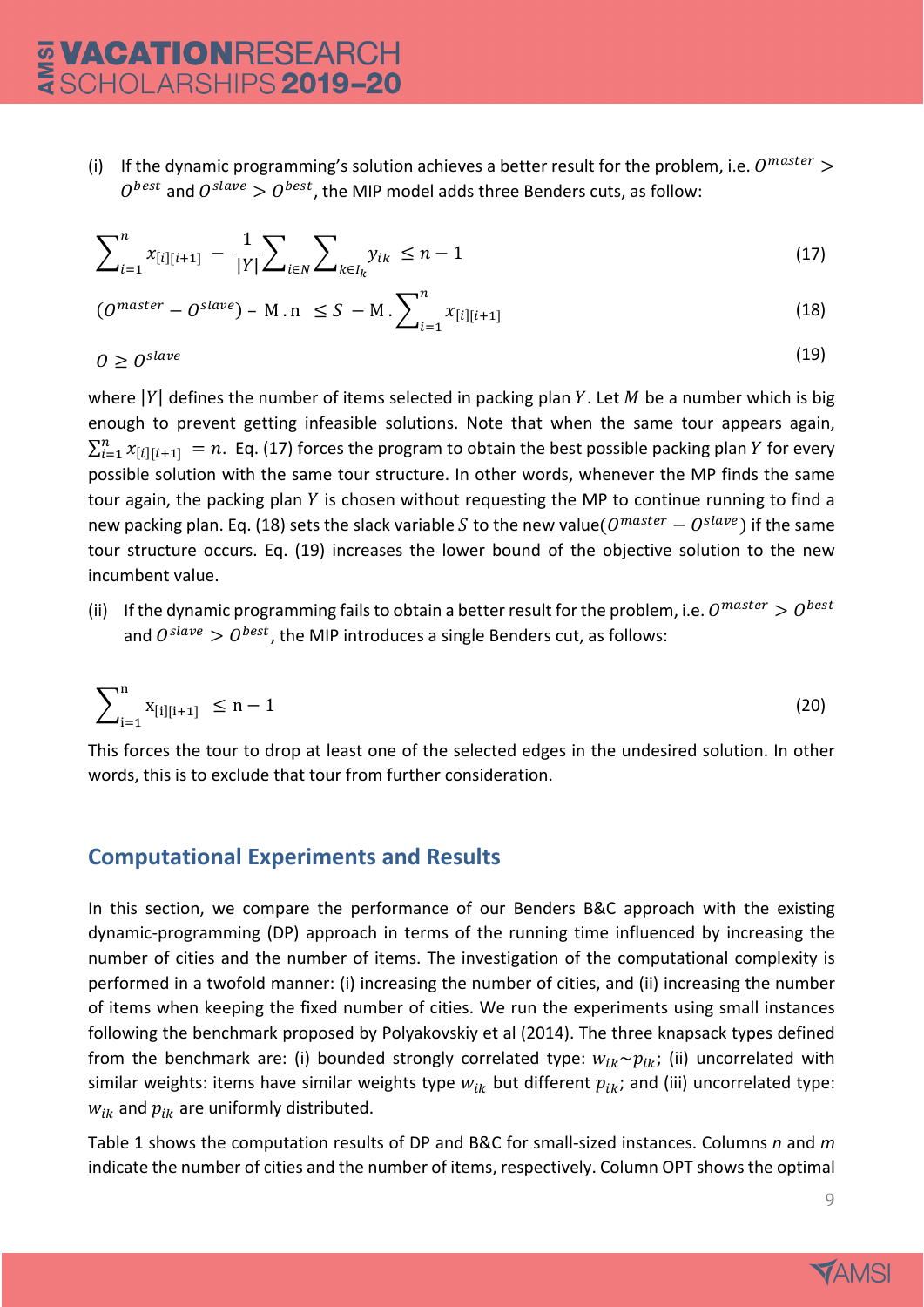solution of the final gain for the instances. Column  $DP - RT$  gives the running time for the DP approach whereas column B&C – RT represents B&C's running time.

| <b>Knapsack Type</b> | n  | m  | <b>OPT</b> | $DP - RT$    | $B&C - RT$   |
|----------------------|----|----|------------|--------------|--------------|
|                      |    |    |            | (in seconds) | (in seconds) |
| bounded strongly     | 10 | 9  | 573.897    | 1.21         | 0.84         |
| correlated type      | 10 | 45 | 1091.127   | 14.89        | 0.56         |
|                      | 12 | 11 | 648.546    | 4.58         | 2.70         |
|                      | 12 | 55 | 1251.780   | 117.99       | 1.69         |
|                      | 15 | 14 | 547.419    | 39.82        | 3.64         |
|                      | 15 | 70 | 920.372    | 3984.29      | 2.38         |
|                      | 16 | 15 | 794.745    | 105.5        | 18.21        |
|                      | 17 | 16 | 685.565    | 248.6        | 31.08        |
|                      | 20 | 19 | 518.189    | 4533.7       | 129.32       |
| uncorrelated type    | 10 | 9  | 1125.715   | 0.93         | 0.86         |
|                      | 10 | 45 | 6009.431   | 6.39         | 1.46         |
|                      | 12 | 11 | 1717.699   | 3.94         | 1.61         |
|                      | 12 | 55 | 8838.012   | 35.79        | 3.87         |
|                      | 15 | 14 | 2392.996   | 89.46        | 12.37        |
|                      | 15 | 70 | 9922.137   | 740.22       | 33.32        |
|                      | 16 | 15 | 2490.889   | 59.5         | 25.66        |
|                      | 17 | 16 | 2342.664   | 134.9        | 29.61        |
|                      | 20 | 19 | 2092.673   | 2456.9       | 967.95       |
| uncorrelated with    | 10 | 9  | 753.230    | 0.86         | 0.61         |
| similar weights      | 10 | 45 | 3009.553   | 8.87         | 0.66         |
|                      | 12 | 11 | 774.107    | 3.36         | 1.06         |
|                      | 12 | 55 | 3734.895   | 38.36        | 20.16        |
|                      | 15 | 14 | 637.419    | 16.35        | 1.60         |
|                      | 15 | 70 | 4659.623   | 867.78       | 4.12         |
|                      | 16 | 15 | 540.897    | 36.4         | 1.91         |
|                      | 17 | 16 | 556.851    | 70.8         | 2.85         |
|                      | 20 | 19 | 451.052    | 1007.7       | 131.52       |

#### Table 1. Running time of DP and B&C approach.

The B&C approach shows its effectiveness in solving the TTP problem. The difference between running times of the two approaches can be clearly shown when the number of cities and the number of items increase. The comparison reveals that the B&C can reduce the running time up to two orders of magnitude. This is expected because the search of the MP is guided better from the specificity that is drawn from Benders cut(s) derived by the slave problem. Thus, the MP prevents the investigation of large infeasible solutions, specifically those having a large number of cities and items. In the B&C approach, the optimum packing plan, once computed for a tour, is propagated to

10

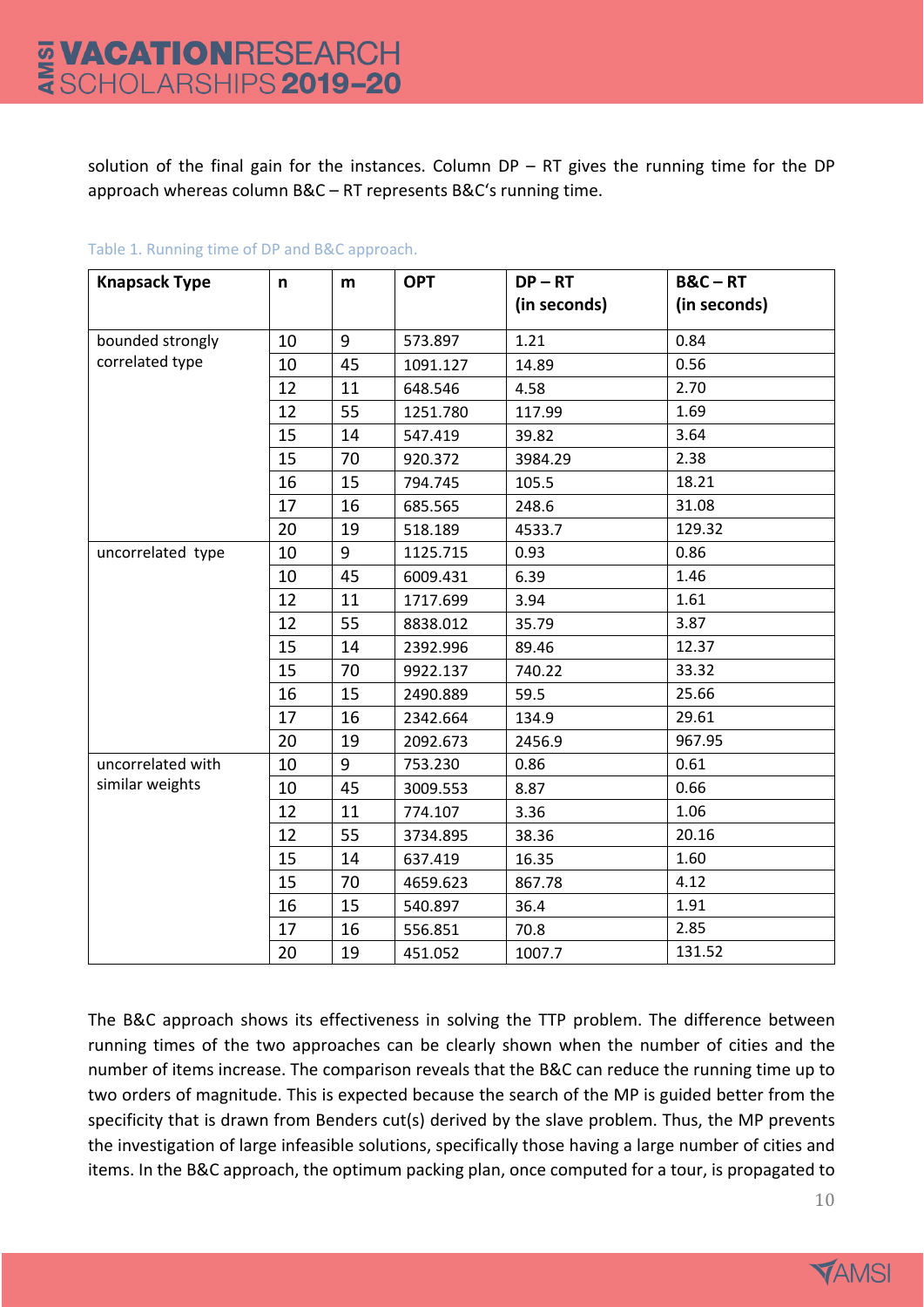all possible solutions with the same tour component. Therefore, it avoids the searching for undesirable solutions that are clearly worse than one obtained. This leads to a better performance in solving the large instances.

### **Conclusion**

We have introduced the B&C exact approach to address the non-linear aspect of the TTP by representing it as a piecewise linear approximation and solving it as MIP. The B&C approach is guided by adding new constraints to the MIP model after each iteration obtains a feasible solution. Therefore, it can significantly reduce computation time. The experimental results show that small‐ sized instances can be solved to optimality in the reduced time when compared with the existing dynamic‐programming approach.

As for future work, we aim to solve moderate‐sized instances, which can be efficiently handled by applying the strengths of evolutionary computing and machine learning. By running some heuristic algorithms to obtain the pool of optimal and near‐optimal tours, such as Chained Lin‐Kernighan proposed by Applegate et al. [7], we aim to use the pool to explore higher‐order interactions between the decision variables. Some approaches that could be used for learning process are based on Linkage Tree Model proposed by Thierens et al (2018) [6]. The heuristic and statistical information obtained from the analysis then can generate constraints to warm-start the branchand-check search. By making the B&C a heuristic algorithm, we may lose some good solutions. Nevertheless, we expect the new heuristic learning approach to guide the branch‐and‐bound search for the master problem towards the most promising parts of solution space.

# **References**

[1] Wu J, Wagner M, Polyakovskiy S & Neumann F 2017, 'Exact Approaches for the Travelling Thief Problem', Asia‐Pacic Conference on Simulated Evolution and Learning, Springer, pp. 110‐121.

[2] Hooker J & Ottosson G 2003, 'Logic‐based benders decomposition', Mathematical Programming 96, pp. 33‐60.

[3] Bonyadi M R, Michalewicz Z & Barone L 2013, 'The travelling thief problem: the first step in the transition from theoretical problems to realistic problems', Evolutionary Computation (CEC), 2013 IEEE Congress, pp. 1037‐1044.

[4] Polyakovskiy S & Neumann F 2015, 'Packing while traveling: Mixed integer programming for a class of nonlinear knapsack problems", International Conference on AI and OR Techniques in Constraint Programming for Combinatorial Optimization Problems, Springer 2015, pp. 332‐346.

[5] Polyakovskiy S, Bonyadi M R, Wagner M, Michalewicz Z & Neumann F 2014, 'A comprehensive benchmark set and heuristics for the traveling thief problem, Proceedings of the 2014 Annual Conference on Genetic and Evolutionary Computation, ACM, pp. 477–484.

[6] Thierens D, Bosman P (2018): Model‐based evolutionary algorithms: GECCO 2018 tutorial. In Proceeding GECCO '18 Proceedings of the Genetic and Evolutionary Computation Conference Companion: ACM, 553‐583.

[7] Applegate D, Cook W J & Rohe A 2003, 'Chained Lin-Kernighan for large traveling salesman problems', INFORMS Journal on Computing, 15 (1), pp. 82–92.